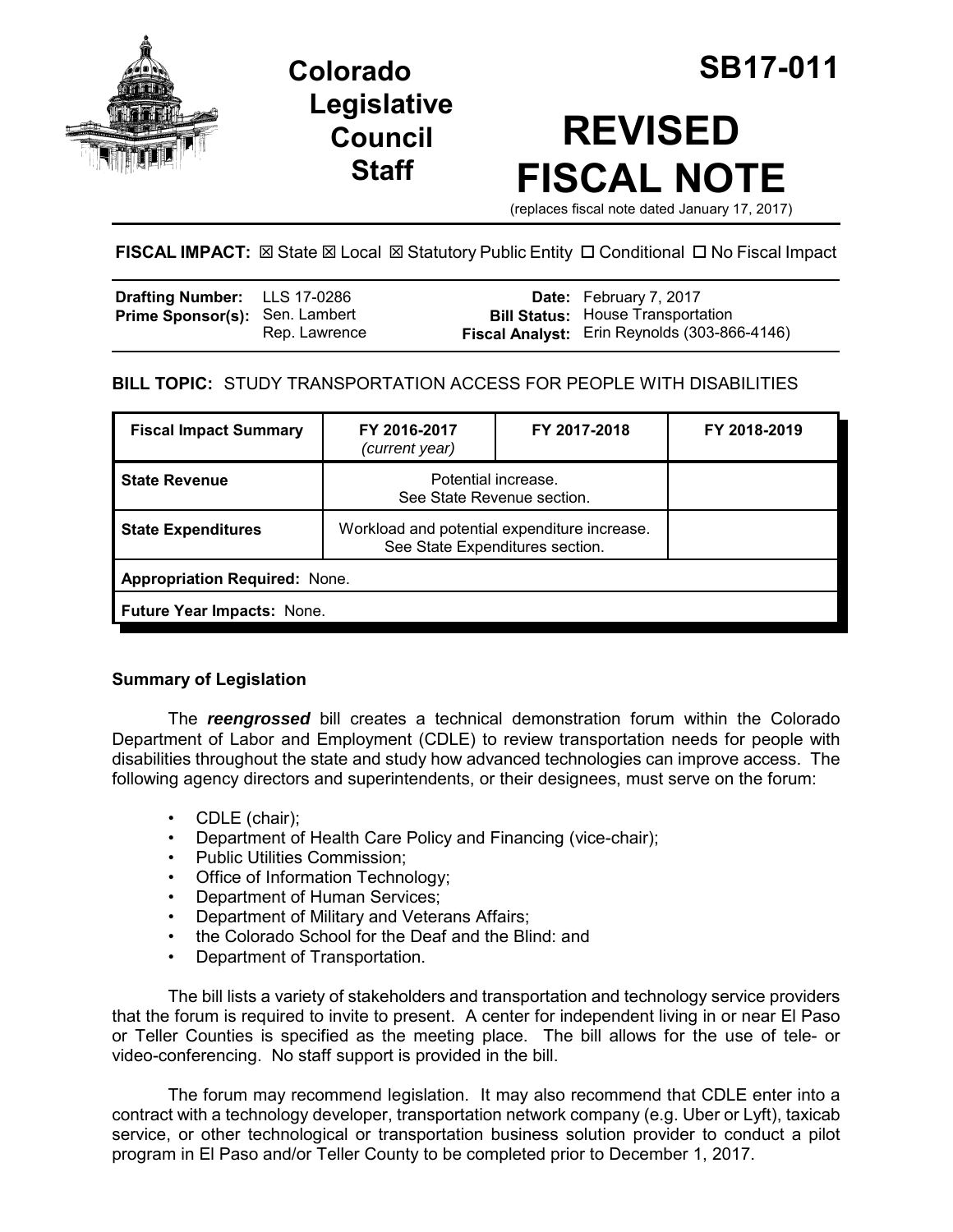February 7, 2017

The forum must meet before July 1, 2017, and may meet as many times as deemed necessary by the chair. No later than December 31, 2017, it must publish a report of its research and findings on CDLE's website and provide copies to the Governor, the leadership of the General Assembly, and to members of the Joint Budget Committee. It repeals July 1, 2018.

#### **State Revenue**

Should the forum recommend that CDLE procure and contract for a pilot program, a funding source will need to be identified in FY 2016-17 or FY 2017-18. The CDLE may unconditionally accept gifts, grants, and donations to fund its programs. As of this writing, no source of gifts, grants, or donations has been identified. Gifts, grants, and donations are TABOR exempt.

#### **State Expenditures**

From FY 2016-17 through FY 2017-18, the bill will increase workload and potentially increase expenditures in CDLE. It will also minimally increase workload in the other agencies that are required to participate in the forum. The workload increase can be accomplished within the existing appropriations of each agency. The potential expenditure increase to CDLE is discussed further below.

*Department of Labor and Employment.* CDLE will provide leadership, communications resources, and research to the forum within existing workloads. Should the forum recommend that CDLE procure and contract for a pilot program, and a source of gifts, grants, or donations be identified to fund the pilot program, expenditures will increase by the amount of the grant. If a grant source is not identified, the department may require funding through the annual budget process to conduct the pilot program. Additional time may be required to complete a competitive procurement and implement a study. See Technical Note.

**Other agencies.** In addition to the CDLE, seven state agencies are named participants in the forum, including the Department of Health Care Policy and Financing; the Public Utilities Commission in the Department of Regulatory Agencies; the Office of Information Technology in the Governor's Office; the Department of Human Services; the Department of Military and Veterans Affairs; the Colorado School for the Deaf and the Blind in the Department of Education; and the Department of Transportation. Because the bill allows for remote participation, these agencies can accomplish the workload impact of participating in the forum within existing appropriations.

#### **Local Government and Statutory Public Entity Impact**

County social service agencies may experience a minimal workload increase to participate in the forum. While other local governments and statutory public entities are not named participants in the forum, these groups will experience a minimal workload impact to the extent they participate in the forum's stakeholder process.

#### **Technical Note**

If funding is identified for a pilot program, the bill's six-month time frame to conduct a pilot program may not provide enough time for a competitive procurement process to occur.